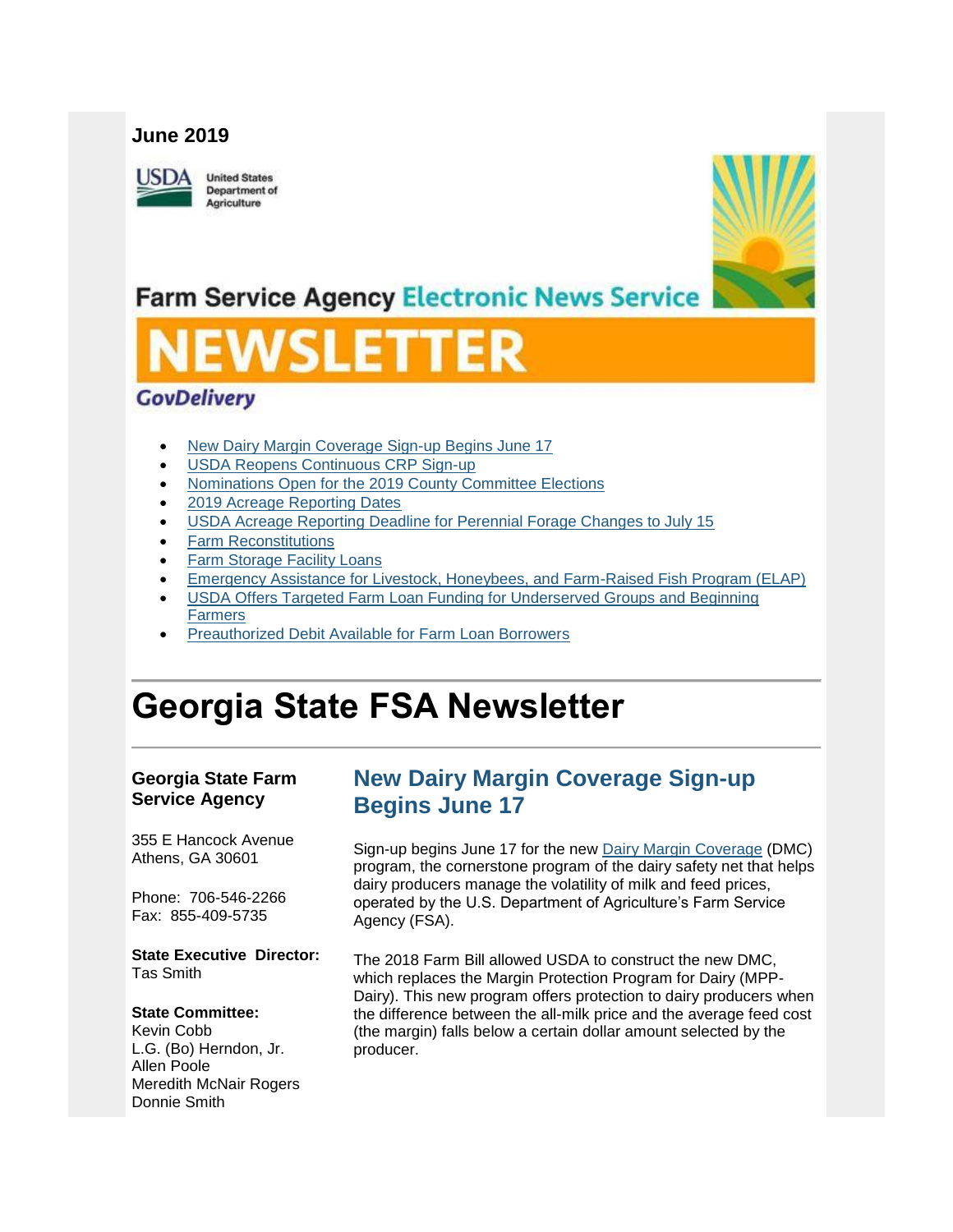#### **Administrative Officer:**

Dianne R. Westmoreland

#### **Farm Loan Chief:** Robert Tyson

**Farm Programs Chief:** Brett Martin

**Public Affairs/Outreach:** Neal Leonard

To find contact information for your local office go to [www.fsa.usda.gov/ga](http://www.fsa.usda.gov/ga)

The program provides coverage retroactive to January 1, 2019, with applicable payments following soon after enrollment. At the time of sign-up, dairy producers can choose between the \$4.00 to \$9.50 coverage levels. Learn more about coverage levels and [premiums.](https://gcc01.safelinks.protection.outlook.com/?url=https%3A%2F%2Fwww.fsa.usda.gov%2FAssets%2FUSDA-FSA-Public%2Fusdafiles%2FFactSheets%2F2019%2Fdairy_margin_coverage_program-june_2019_fact_sheet.pdf%3Futm_medium%3Demail%26utm_source%3Dgovdelivery&data=01%7C01%7C%7Cc546608a2b57463bdea908d6f346e3da%7Ced5b36e701ee4ebc867ee03cfa0d4697%7C1&sdata=mK9oQp%2BYLHTXAgz%2Bh8LFQEJhSFwq0NnO2%2Be4XrwKovM%3D&reserved=0)

The Farm Bill also allows producers who participated in MPP-Dairy from 2014-2017 [to receive a repayment or credit for part of the](https://gcc01.safelinks.protection.outlook.com/?url=https%3A%2F%2Fwww.fsa.usda.gov%2Fnews-room%2Fnews-releases%2F2019%2Fusda-announces-repayment-options-for-producers-with-coverage-in-previous-margin-protection-program-for-dairy%3Futm_medium%3Demail%26utm_source%3Dgovdelivery&data=01%7C01%7C%7Cc546608a2b57463bdea908d6f346e3da%7Ced5b36e701ee4ebc867ee03cfa0d4697%7C1&sdata=GR4UPh9V48UPuARZWsqykWHCWQW57JX2Jj49d9PqLN4%3D&reserved=0)  [premiums paid into the program.](https://gcc01.safelinks.protection.outlook.com/?url=https%3A%2F%2Fwww.fsa.usda.gov%2Fnews-room%2Fnews-releases%2F2019%2Fusda-announces-repayment-options-for-producers-with-coverage-in-previous-margin-protection-program-for-dairy%3Futm_medium%3Demail%26utm_source%3Dgovdelivery&data=01%7C01%7C%7Cc546608a2b57463bdea908d6f346e3da%7Ced5b36e701ee4ebc867ee03cfa0d4697%7C1&sdata=GR4UPh9V48UPuARZWsqykWHCWQW57JX2Jj49d9PqLN4%3D&reserved=0) FSA has been providing premium reimbursements to producers since last month and those that elect the 75 percent credit option will now have that credit applied toward 2019 DMC premiums.

The Department has built in a 50 percent blend of premium and supreme alfalfa hay prices with the alfalfa hay price used under the prior dairy program to provide a total feed cost that more closely aligns with hay rations used by many producers. At a milk margin minus feed cost of \$9.50 or less, payments are possible. With the 50 percent hay blend, FSA's revised April 2019 income over feed cost margin is \$8.82 per hundredweight (cwt). The revised margins for January, February and March are, respectively, \$7.71, \$7.91 and \$8.66 – triggering DMC payments for each month.

DMC payments will be reduced by 6.2 percent in 2019 because of a sequester order required by Congress and issued in accordance with the Balanced Budget and Emergency Deficit Control Act of 1985.

DMC offers catastrophic coverage at no cost to the producer, other than an annual \$100 administrative fee. Producers can opt for greater coverage levels for a premium in addition to the administrative fee. Operations owned by limited resource, beginning, socially disadvantaged or veteran farmers and ranchers may be eligible for a waiver on administrative fees. Producers have the choice to lock in coverage levels until 2023 and receive a 25 percent discount on their DMC premiums.

To assist producers in making coverage elections, USDA partnered with the University of Wisconsin to develop a [DMC decision support](https://gcc01.safelinks.protection.outlook.com/?url=https%3A%2F%2Fwww.fsa.usda.gov%2Fprograms-and-services%2Ffarm-bill%2Ffarm-safety-net%2Fdairy-programs%2Fdmc-decision-tool%2Findex%3Futm_medium%3Demail%26utm_source%3Dgovdelivery&data=01%7C01%7C%7Cc546608a2b57463bdea908d6f346e3da%7Ced5b36e701ee4ebc867ee03cfa0d4697%7C1&sdata=smhpr3PN57r2doErJJvCLAcjXj8XYMYyKx%2BhO30P4TI%3D&reserved=0)  [tool,](https://gcc01.safelinks.protection.outlook.com/?url=https%3A%2F%2Fwww.fsa.usda.gov%2Fprograms-and-services%2Ffarm-bill%2Ffarm-safety-net%2Fdairy-programs%2Fdmc-decision-tool%2Findex%3Futm_medium%3Demail%26utm_source%3Dgovdelivery&data=01%7C01%7C%7Cc546608a2b57463bdea908d6f346e3da%7Ced5b36e701ee4ebc867ee03cfa0d4697%7C1&sdata=smhpr3PN57r2doErJJvCLAcjXj8XYMYyKx%2BhO30P4TI%3D&reserved=0) which can be used to evaluate various scenarios using different coverage levels through DMC.

All dairy operations in the United States are eligible for the DMC program. An operation can be run either by a single producer or multiple producers who commercially produce and market cows' milk.

Eligible dairy operations must have a production history determined by FSA. For most operations, production history is based on the highest milk production in 2011, 2012 and 2013. Newer dairy operations have other options for determining production history.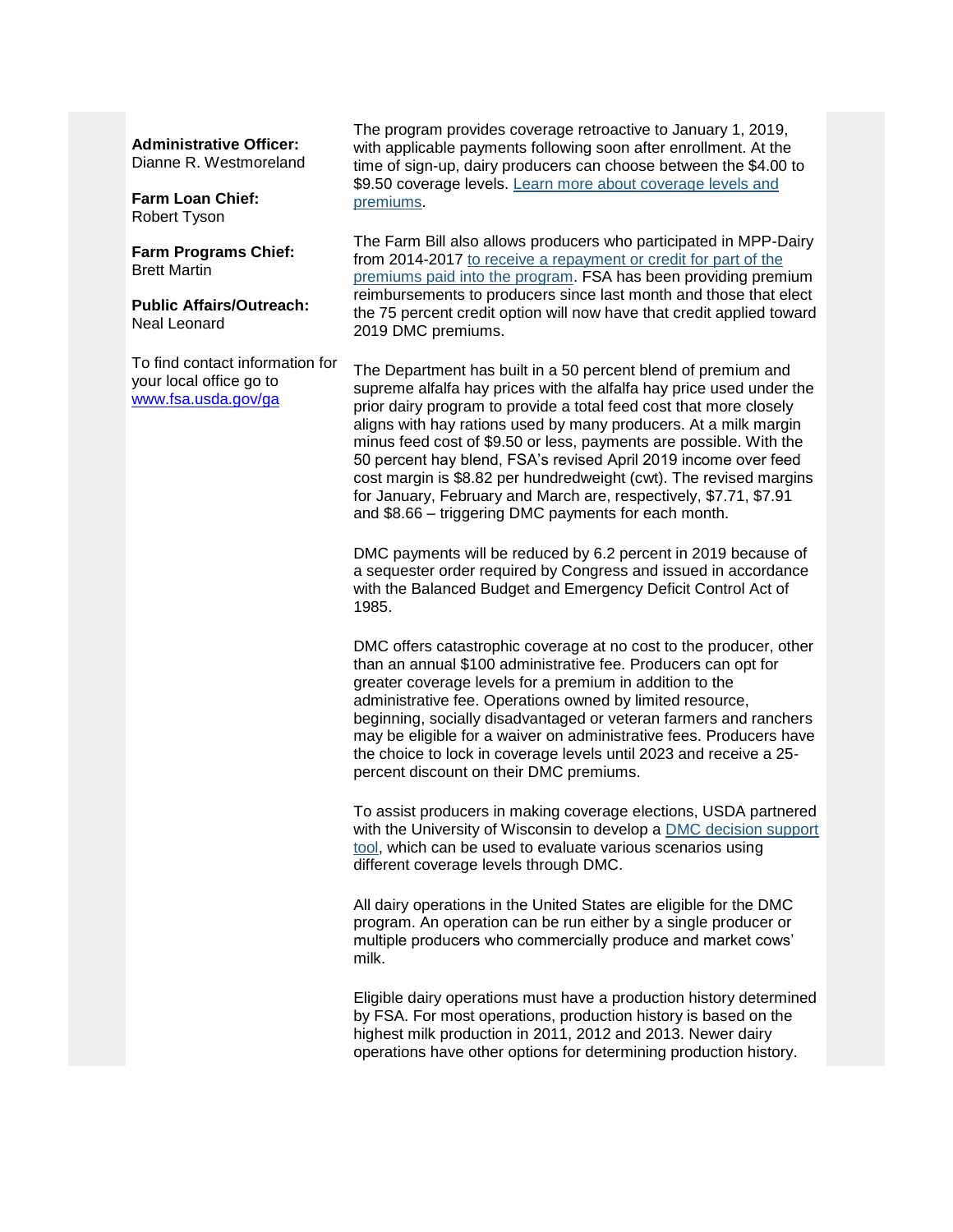Producers may contact their local FSA office to get their verified production history.

Dairy producers also are reminded that 2018 Farm Bill provisions allow for dairy operation to participate in both FSA's DMC program and the Risk Management Agency's [Livestock Gross Margin \(LGM-](https://gcc01.safelinks.protection.outlook.com/?url=https%3A%2F%2Fwww.rma.usda.gov%2Fen%2FFact-Sheets%2FNational-Fact-Sheets%2FLivestock-Gross-Margin-Insurance-Dairy-Cattle%3Futm_medium%3Demail%26utm_source%3Dgovdelivery&data=01%7C01%7C%7Cc546608a2b57463bdea908d6f346e3da%7Ced5b36e701ee4ebc867ee03cfa0d4697%7C1&sdata=zHpDa4xNnJ9OwgKRaTTUQGngFfrT7mVA5aY9sIgNH%2F0%3D&reserved=0)[Dairy\)](https://gcc01.safelinks.protection.outlook.com/?url=https%3A%2F%2Fwww.rma.usda.gov%2Fen%2FFact-Sheets%2FNational-Fact-Sheets%2FLivestock-Gross-Margin-Insurance-Dairy-Cattle%3Futm_medium%3Demail%26utm_source%3Dgovdelivery&data=01%7C01%7C%7Cc546608a2b57463bdea908d6f346e3da%7Ced5b36e701ee4ebc867ee03cfa0d4697%7C1&sdata=zHpDa4xNnJ9OwgKRaTTUQGngFfrT7mVA5aY9sIgNH%2F0%3D&reserved=0) program. There are also no restrictions from participating in DMC in conjunction with any other RMA insurance products.

For more information, visit [farmers.gov DMC webpage](https://gcc01.safelinks.protection.outlook.com/?url=https%3A%2F%2Fwww.fsa.usda.gov%2Fprograms-and-services%2Ffarm-bill%2Ffarm-safety-net%2Fdairy-programs%2Findex%3Futm_medium%3Demail%26utm_source%3Dgovdelivery&data=01%7C01%7C%7Cc546608a2b57463bdea908d6f346e3da%7Ced5b36e701ee4ebc867ee03cfa0d4697%7C1&sdata=cwYqIMie7oRK1INnFFem7Q3NPt59C7oGt3t8WAk6tuI%3D&reserved=0) or contact your local USDA service center. To locate your local FSA office, visit [farmers.gov/service-locator.](https://gcc01.safelinks.protection.outlook.com/?url=https%3A%2F%2Fwww.farmers.gov%2Fservice-locator%3Futm_medium%3Demail%26utm_source%3Dgovdelivery&data=01%7C01%7C%7Cc546608a2b57463bdea908d6f346e3da%7Ced5b36e701ee4ebc867ee03cfa0d4697%7C1&sdata=BlmkQqZAo1QlM9iJz52vwd2C%2B4W3%2BvDsff%2FSyyfsMUM%3D&reserved=0)

## <span id="page-2-0"></span>**USDA Reopens Continuous CRP Sign-up**

USDA's Farm Service Agency (FSA) will accept applications beginning June 3, 2019, for certain practices under the continuous Conservation Reserve Program (CRP) sign-up and will offer extensions for expiring CRP contracts. The 2018 Farm Bill reauthorized CRP, one of the country's largest conservation programs.

FSA stopped accepting applications last fall for the continuous CRP sign-up when the 2014 Farm Bill authority expired. Since passage of the 2018 Farm Bill last December, Administrator Richard Fordyce said FSA has carefully analyzed the language and determined that a limited sign-up prioritizing water-quality practices furthers conservation goals and makes sense for producers as FSA works to fully implement the program.

#### **Continuous CRP Sign-up**

This year's signup will include such practices as grassed waterways, filter strips, riparian buffers, wetland restoration and others. [View a full list of practices](https://gcc01.safelinks.protection.outlook.com/?url=https%3A%2F%2Fwww.fsa.usda.gov%2Fprograms-and-services%2Fconservation-programs%2Fconservation-reserve-program%2Fcrp-continuous-enrollment%2Findex%3Futm_medium%3Demail%26utm_source%3Dgovdelivery&data=01%7C01%7C%7Cc546608a2b57463bdea908d6f346e3da%7Ced5b36e701ee4ebc867ee03cfa0d4697%7C1&sdata=ckNZ%2BssbXiC6S6ONznuXxUEgktbarxqQ2oB5glx2mcg%3D&reserved=0) approved for this program.

Continuous sign-up enrollment contracts are 10 to 15 years in duration. Soil rental rates will be set at 90 percent of the existing rates. Incentive payments will not be offered for these contracts.

#### **Conservation Reserve Enhancement Program Sign-up**

FSA will also reopen sign-up for existing Conservation Reserve Enhancement Program (CREP) agreements. Fact sheets on current CREP agreements are available on [this webpage.](https://gcc01.safelinks.protection.outlook.com/?url=https%3A%2F%2Fwww.fsa.usda.gov%2Fprograms-and-services%2Fconservation-programs%2Fconservation-reserve-enhancement%2Findex%3Futm_medium%3Demail%26utm_source%3Dgovdelivery&data=01%7C01%7C%7Cc546608a2b57463bdea908d6f346e3da%7Ced5b36e701ee4ebc867ee03cfa0d4697%7C1&sdata=wovr%2BqTnmkJEY3fKUZ9wWlOBSk8g%2BHe2YF4bIO6J4Gk%3D&reserved=0)

#### **Other CRP Sign-up Options**

FSA will open a CRP general sign-up in December 2019 and a CRP Grasslands sign-up later.

#### **CRP Contract Extensions**

A one-year extension will be offered to existing CRP participants who have expiring CRP contracts of 14 years or less. Producers eligible for an extension will receive a letter describing their options.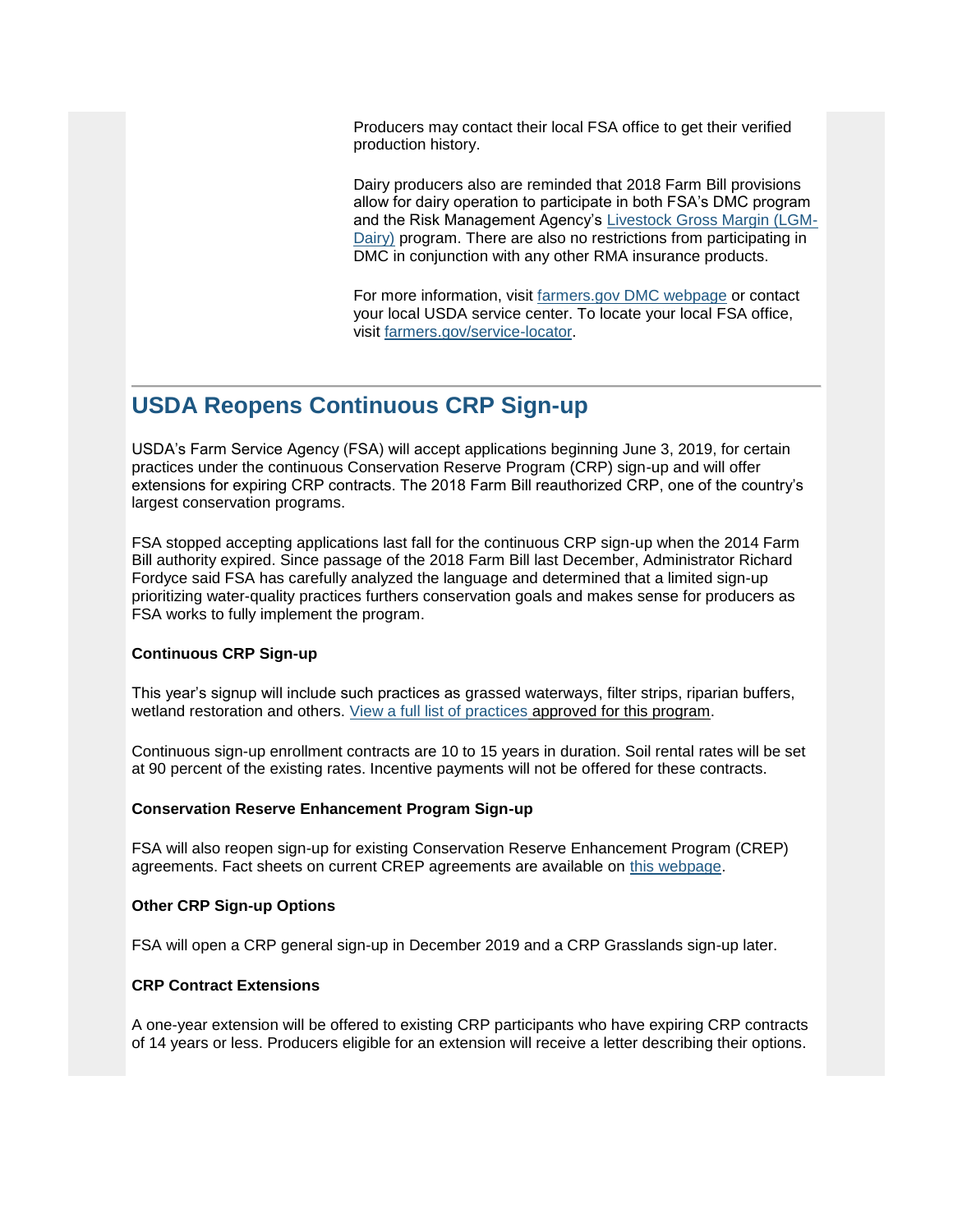Alternatively, producers with expiring contracts may have the option to enroll in the Transition Incentives Program, which provides two additional annual rental payments on the condition the land is sold or rented to a beginning farmer or rancher or a member of a socially disadvantaged group.

#### **More Information**

Producers interested in applying for continuous CRP practices, including those under existing CREP agreements, or who need an extension, should contact their USDA service center beginning June 3. To locate your local FSA office, visit [www.farmers.gov.](https://gcc01.safelinks.protection.outlook.com/?url=https%3A%2F%2Fwww.farmers.gov%2F%3Futm_medium%3Demail%26utm_source%3Dgovdelivery&data=01%7C01%7C%7Cc546608a2b57463bdea908d6f346e3da%7Ced5b36e701ee4ebc867ee03cfa0d4697%7C1&sdata=TR6SVAcdoZtmp%2BYKUq1MdQ9sdsep6TGufxIKbX1F1QE%3D&reserved=0) More information on CRP can be found at [www.fsa.usda.gov/crp.](https://gcc01.safelinks.protection.outlook.com/?url=https%3A%2F%2Fwww.fsa.usda.gov%2Fprograms-and-services%2Fconservation-programs%2Fconservation-reserve-program%2Findex%3Futm_medium%3Demail%26utm_source%3Dgovdelivery&data=01%7C01%7C%7Cc546608a2b57463bdea908d6f346e3da%7Ced5b36e701ee4ebc867ee03cfa0d4697%7C1&sdata=oLN%2Biyil%2FWGcviA14IEKtUFzde65oG6sCoDmhZbzJLw%3D&reserved=0)

## <span id="page-3-0"></span>**Nominations Open for the 2019 County Committee Elections**

The U.S. Department of Agriculture (USDA) Farm Service Agency (FSA) encourages all farmers, ranchers, and FSA program participants to take part in the County Committee election nomination process.

FSA's county committees are a critical component of the day-to-day operations of FSA and allow grassroots input and local administration of federal farm programs.

Committees are comprised of locally elected agricultural producers responsible for the fair and equitable administration of FSA farm programs in their counties. Committee members are accountable to the Secretary of Agriculture. If elected, members become part of a local decision making and farm program delivery process.

A county committee is comprise of three to 11 elected members from local administrative areas (LAA). Each member serves a three-year term. One-third of the seats on these committees are open for election each year.

County committees may have an appointed advisor to further represent the local interests of underserved farmers and ranchers. Underserved producers are beginning, women and other minority farmers and ranchers and landowners and/or operators who have limited resources.

All nomination forms for the 2019 election must be postmarked or received in the local USDA service center by Aug. 1, 2019. For more information on FSA county committee elections and appointments, refer to the FSA fact sheet: *Eligibility to Vote and Hold Office as a COC Member*  available online at: **[fsa.usda.gov/elections.](https://gcc01.safelinks.protection.outlook.com/?url=http%3A%2F%2Fwww.fsa.usda.gov%2Felections%3Futm_medium%3Demail%26utm_source%3Dgovdelivery&data=01%7C01%7C%7Cc546608a2b57463bdea908d6f346e3da%7Ced5b36e701ee4ebc867ee03cfa0d4697%7C1&sdata=OKUrmUQuRH2Tly6qGCtXdAXSQMRUY2SiR9e6os%2F0itY%3D&reserved=0)** 

## <span id="page-3-1"></span>**2019 Acreage Reporting Dates**

In order to comply with FSA program eligibility requirements, all producers are encouraged to visit their County FSA Office to file an accurate crop certification report by the applicable deadline.

The following acreage reporting dates are applicable for Georgia:

July 15, 2019 All other crops, Perennial Forage

August 15, 2019 Tomatoes (planted 7/1-8/15)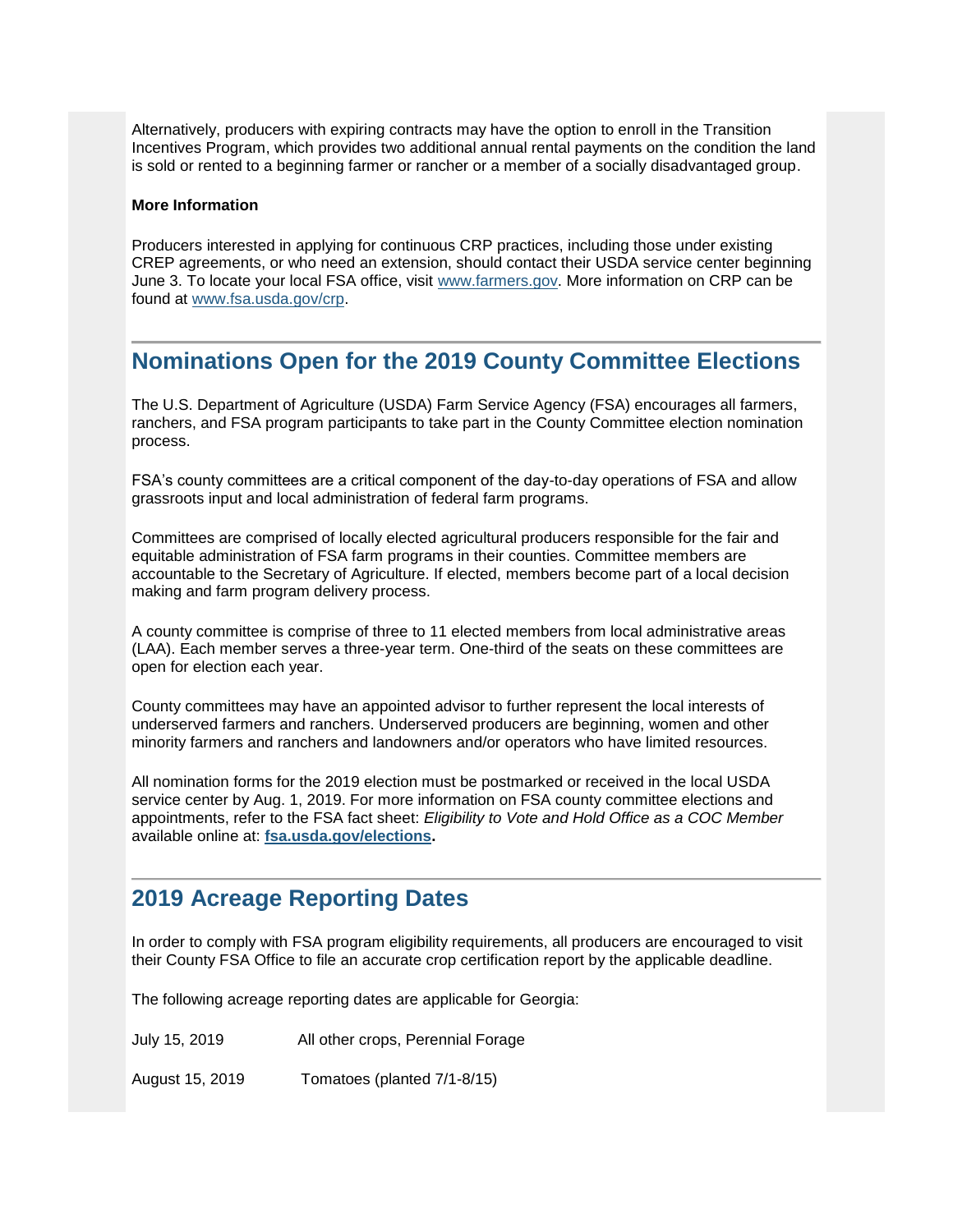September 15, 2019 Sweet Corn (planted 7/15-8/25)

September 30, 2019 Cabbage (planted 7/16-9/30)

The following exceptions apply to the above acreage reporting dates:

- If the crop has not been planted by the above acreage reporting date, then the acreage must be reported no later than 15 calendar days after planting is completed.
- If a producer acquires additional acreage after the above acreage reporting date, then the acreage must be reported no later than 30 calendar days after purchase or after acquiring the lease. Appropriate documentation must be provided to the county office.
- If a perennial forage crop is reported with the intended use of "cover only," "green manure," "left standing," or "seed," then the acreage must be reported by July 15th.

Noninsured Crop Disaster Assistance Program (NAP) policyholders should note that the acreage reporting date for NAP covered crops is the earlier of the dates listed above or 15 calendar days before grazing or harvesting of the crop begins.

## <span id="page-4-0"></span>**USDA Acreage Reporting Deadline for Perennial Forage Changes to July 15**

USDA Farm Service Agency (FSA) has established a new acreage reporting deadline for perennial forage for 2019 and subsequent years. Previously set in the fall, the new deadline is July 15 for all states, except for Hawaii and Puerto Rico.

Timely and accurate acreage reports for all crops and land uses, including prevented planting or failed acreage, are the foundation for many FSA program benefits, including disaster programs for livestock owners. Producers must report their acreage to maintain program eligibility.

Producers who have coverage for perennial forage under the Noninsured Crop Disaster Assistance Program (NAP) must report their crop acreage by the earlier of any of the following:

- the established acreage reporting date (July 15)
- 15 calendar days before the onset of harvest or grazing of the specific crop acreage being reported
- the established normal harvest date for the end of the coverage period.

## <span id="page-4-1"></span>**Farm Reconstitutions**

When changes in farm ownership or operation take place, a farm *reconstitution* is necessary. The reconstitution — or recon — is the process of combining or dividing farms or tracts of land based on the farming operation.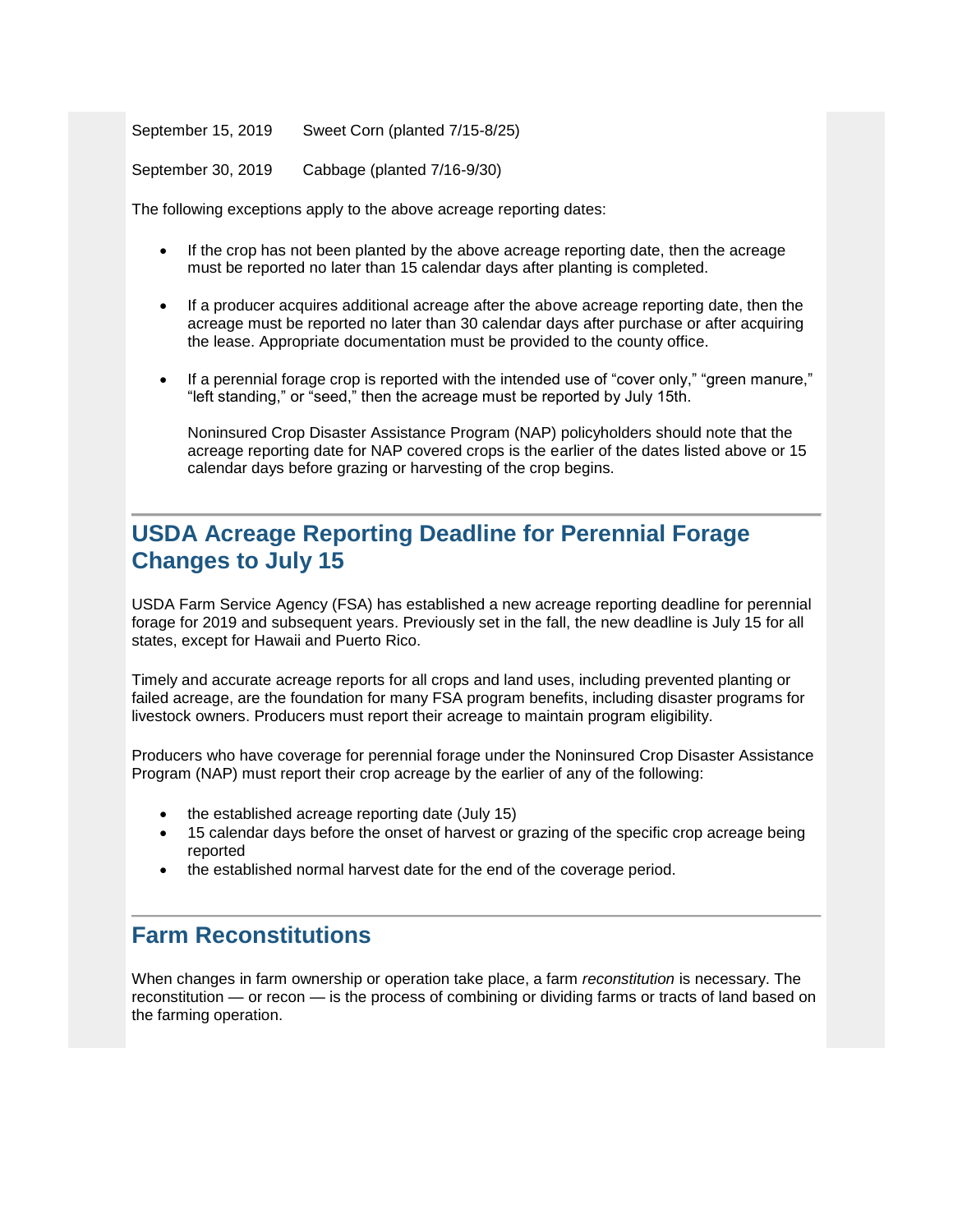To be effective for the current Fiscal Year (FY), farm combinations and farm divisions must be requested by **August 1 of the FY** for farms subject to the Agriculture Risk Coverage (ARC) and Price Loss Coverage (PLC) program. A reconstitution is considered to be requested when all:

- of the required signatures are on FSA-155
- other applicable documentation, such as proof of ownership, is submitted.

Total Conservation Reserve Program (CRP) and non-ARC/PLC farms may be reconstituted at any time.

The following are the different methods used when doing a farm recon:

**Estate Method** — the division of bases, allotments and quotas for a parent farm among heirs in settling an estate;

**Designation of Landowner Method** — may be used when (1) part of a farm is sold or ownership is transferred; (2) an entire farm is sold to two or more persons; (3) farm ownership is transferred to two or more persons; (4) part of a tract is sold or ownership is transferred; (5) a tract is sold to two or more persons; or (6) tract ownership is transferred to two or more persons. In order to use this method the land sold must have been owned for at least three years, or a waiver granted, and the buyer and seller must sign a Memorandum of Understanding;

**DCP Cropland Method** — the division of bases in the same proportion that the DCP cropland for each resulting tract relates to the DCP cropland on the parent tract;

**Default Method** — the division of bases for a parent farm with each tract maintaining the bases attributed to the tract level when the reconstitution is initiated in the system.

## <span id="page-5-0"></span>**Farm Storage Facility Loans**

FSA's Farm Storage Facility Loan (FSFL) program provides low-interest financing to producers to build or upgrade storage facilities and to purchase portable (new or used) structures, equipment and storage and handling trucks.

The low-interest funds can be used to build or upgrade permanent facilities to store commodities. Eligible commodities include corn, grain sorghum, rice, soybeans, oats, peanuts, wheat, barley, minor oilseeds harvested as whole grain, pulse crops (lentils, chickpeas and dry peas), hay, honey, renewable biomass, fruits, nuts and vegetables for cold storage facilities, floriculture, hops, maple sap, rye, milk, cheese, butter, yogurt, meat and poultry (unprocessed), eggs, and aquaculture (excluding systems that maintain live animals through uptake and discharge of water). Qualified facilities include grain bins, hay barns and cold storage facilities for eligible commodities.

Loans up to \$50,000 can be secured by a promissory note/security agreement. Loans exceeding \$100,000 require additional security.

Producers do not need to demonstrate the lack of commercial credit availability to apply. The loans are designed to assist a diverse range of farming operations, including small and mid-sized businesses, new farmers, operations supplying local food and farmers markets, non-traditional farm products, and underserved producers.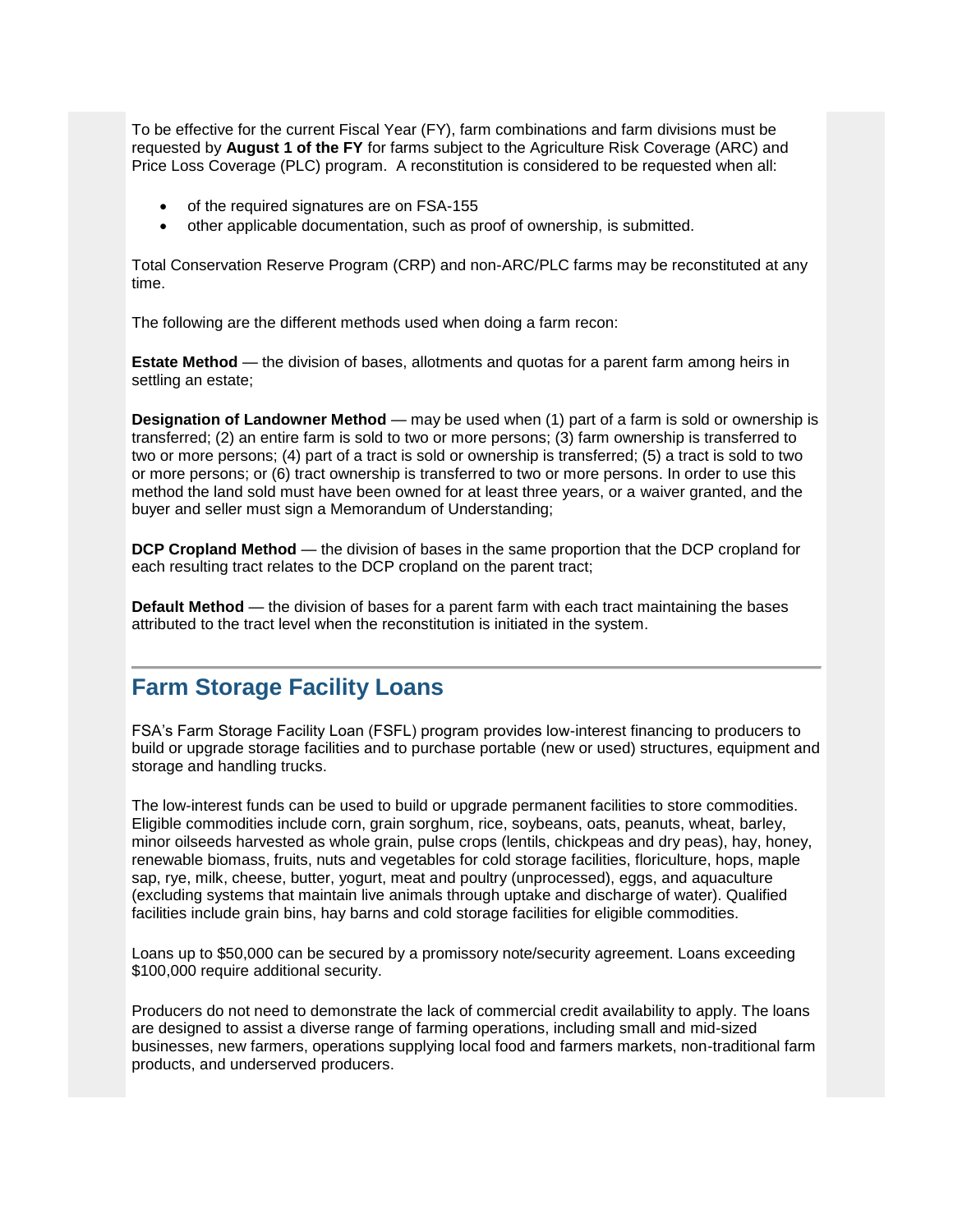To learn more about the FSA Farm Storage Facility Loan, visit [www.fsa.usda.gov/pricesupport](https://gcc01.safelinks.protection.outlook.com/?url=http%3A%2F%2Fwww.fsa.usda.gov%2Fpricesupport%3Futm_medium%3Demail%26utm_source%3Dgovdelivery&data=01%7C01%7C%7Cc546608a2b57463bdea908d6f346e3da%7Ced5b36e701ee4ebc867ee03cfa0d4697%7C1&sdata=rD30pCPwOVGvMKao%2FIkTlUlo0YBOtWlY6A5BA6%2BJnZM%3D&reserved=0) or contact your local FSA county office. To find your local FSA county office, visit [http://offices.usda.gov.](https://gcc01.safelinks.protection.outlook.com/?url=http%3A%2F%2Foffices.usda.gov%2F%3Futm_medium%3Demail%26utm_source%3Dgovdelivery&data=01%7C01%7C%7Cc546608a2b57463bdea908d6f346e3da%7Ced5b36e701ee4ebc867ee03cfa0d4697%7C1&sdata=u8ejkUUaTfoDqc6yDN%2BaNi6btJkVM6LG3WLTtLcVcNs%3D&reserved=0)

## <span id="page-6-0"></span>**Emergency Assistance for Livestock, Honeybees, and Farm-Raised Fish Program (ELAP)**

The Emergency Assistance for Livestock, Honeybees and Farm-Raised Fish Program (ELAP) provides emergency assistance to eligible livestock, honeybee, and farm-raised fish producers who have losses due to disease, adverse weather or other conditions, such as blizzards and wildfires, not covered by other agricultural disaster assistance programs.

Eligible livestock losses include grazing losses not covered under the Livestock Forage Disaster Program (LFP), loss of purchased feed and/or mechanically harvested feed due to an eligible adverse weather event, additional cost of transporting water because of an eligible drought and additional cost associated with gathering livestock to treat for cattle tick fever.

Eligible honeybee losses include loss of purchased feed due to an eligible adverse weather event, cost of additional feed purchased above normal quantities due to an eligible adverse weather condition, colony losses in excess of normal mortality due to an eligible weather event or loss condition, including CCD, and hive losses due to eligible adverse weather.

Eligible farm-raised fish losses include death losses in excess of normal mortality and/or loss of purchased feed due to an eligible adverse weather event.

Producers who suffer eligible livestock, honeybee, or farm-raised fish losses from Oct. 1, 2018 to Sept. 30, 2019 must file:

- A notice of loss within 30 calendar days after the loss is apparent.
- An application for payment by Nov. 1, 2019

The following ELAP Fact Sheets (by topic) are available online:

- [ELAP for Farm-Raised Fish Fact Sheet](https://gcc01.safelinks.protection.outlook.com/?url=https%3A%2F%2Fwww.fsa.usda.gov%2FAssets%2FUSDA-FSA-Public%2Fusdafiles%2FFactSheets%2F2018%2Felap_farm-raised_fish_assistance_fact_sheet-may_2018.pdf%3Futm_medium%3Demail%26utm_source%3Dgovdelivery&data=01%7C01%7C%7Cc546608a2b57463bdea908d6f346e3da%7Ced5b36e701ee4ebc867ee03cfa0d4697%7C1&sdata=APw6OkfbmMfpLynSKUov4ztfj%2BScIL94az29OT0cr4Q%3D&reserved=0)
- **[ELAP for Livestock Fact Sheet](https://gcc01.safelinks.protection.outlook.com/?url=https%3A%2F%2Fwww.fsa.usda.gov%2FAssets%2FUSDA-FSA-Public%2Fusdafiles%2FFactSheets%2F2018%2Felap_livestock_assistance_fact_sheet-may_2018.pdf%3Futm_medium%3Demail%26utm_source%3Dgovdelivery&data=01%7C01%7C%7Cc546608a2b57463bdea908d6f346e3da%7Ced5b36e701ee4ebc867ee03cfa0d4697%7C1&sdata=%2F51Vv7VwV5oSLcb0SesoUuti%2FpQc2wOTTHMuO4689ek%3D&reserved=0)**
- **[ELAP for Honeybees Fact Sheet](https://gcc01.safelinks.protection.outlook.com/?url=https%3A%2F%2Fwww.fsa.usda.gov%2FAssets%2FUSDA-FSA-Public%2Fusdafiles%2FFactSheets%2F2018%2Felap_honeybee_assistance_fact_sheet-may_2018.pdf%3Futm_medium%3Demail%26utm_source%3Dgovdelivery&data=01%7C01%7C%7Cc546608a2b57463bdea908d6f346e3da%7Ced5b36e701ee4ebc867ee03cfa0d4697%7C1&sdata=C53yGffkF5j3NaQ2%2BwzQKMIbLkZoXIZD2EQjIP5fekY%3D&reserved=0)**

To view these and other FSA program fact sheets, visit the FSA fact sheet web page at [www.fsa.usda.gov/factsheets.](https://gcc01.safelinks.protection.outlook.com/?url=http%3A%2F%2Fwww.fsa.usda.gov%2Ffactsheets%3Futm_medium%3Demail%26utm_source%3Dgovdelivery&data=01%7C01%7C%7Cc546608a2b57463bdea908d6f346e3da%7Ced5b36e701ee4ebc867ee03cfa0d4697%7C1&sdata=dmscYXwtmnjX1IeFLqw%2BD5C6kiJxzaVb7D7AIXVI4RQ%3D&reserved=0)

## <span id="page-6-1"></span>**USDA Offers Targeted Farm Loan Funding for Underserved Groups and Beginning Farmers**

The USDA Farm Service Agency (FSA) reminds producers that FSA offers targeted farm ownership and farm operating loans to assist underserved applicants as well as beginning farmers and ranchers.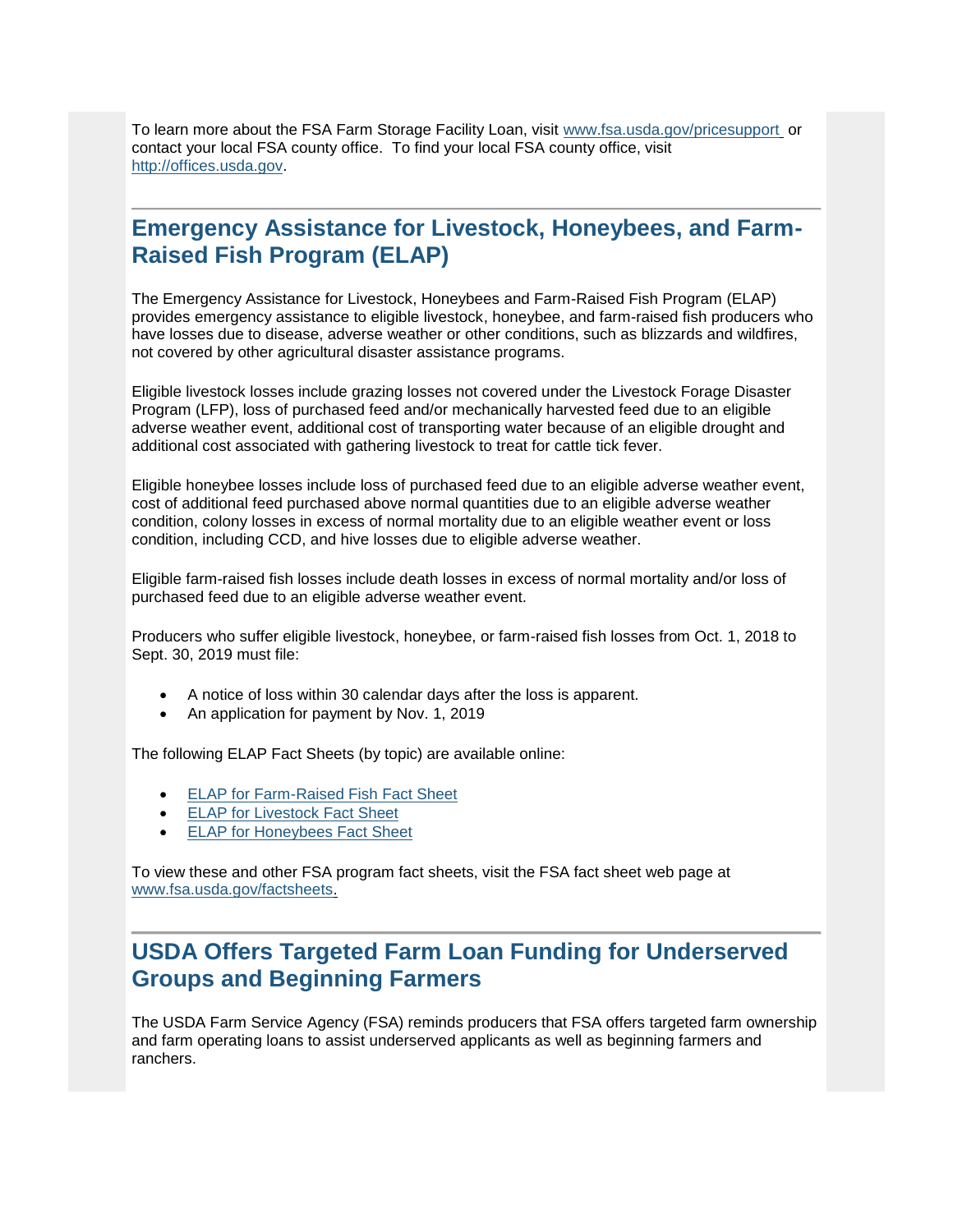USDA defines underserved applicants as a group whose members have been subjected to racial, ethnic, or gender prejudice because of their identity as members of the group without regard to their individual qualities. For farm loan program purposes, targeted underserved groups are women, African Americans, American Indians and Alaskan Natives, Hispanics and Asians and Pacific Islanders.

Underserved or beginning farmers and ranchers who cannot obtain commercial credit from a bank can apply for either FSA direct loans or guaranteed loans. Direct loans are made to applicants by FSA. Guaranteed loans are made by lending institutions who arrange for FSA to guarantee the loan. FSA can guarantee up to 95 percent of the loss of principal and interest on a loan. The FSA guarantee allows lenders to make agricultural credit available to producers who do not meet the lender's normal underwriting criteria.

The direct and guaranteed loan program provides for two types of loans: farm ownership loans and farm operating loans. In addition to customary farm operating and ownership loans, FSA now offers Microloans through the direct loan program. The focus of Microloans is on the financing needs of small, beginning farmer, niche and non-traditional farm operations. Microloans are available for both ownership and operating finance needs. To learn more about microloans, visit [www.fsa.usda.gov/microloans.](https://gcc01.safelinks.protection.outlook.com/?url=http%3A%2F%2Fwww.fsa.usda.gov%2Fmicroloans%3Futm_medium%3Demail%26utm_source%3Dgovdelivery&data=01%7C01%7C%7Cc546608a2b57463bdea908d6f346e3da%7Ced5b36e701ee4ebc867ee03cfa0d4697%7C1&sdata=dyGeUU96kHf2Osuzy4B8KRcBTE1XSK8STzRCCj9WGWE%3D&reserved=0)

To qualify as a beginning producer, the individual or entity must meet the eligibility requirements outlined for direct or guaranteed loans. Additionally, individuals and all entity members must have operated a farm for less than 10 years. Applicants must materially or substantially participate in the operation.

For more information on FSA's farm loan programs and targeted underserved and beginning farmer guidelines, visit [www.fsa.usda.gov/farmloans.](https://gcc01.safelinks.protection.outlook.com/?url=http%3A%2F%2Fwww.fsa.usda.gov%2Ffarmloans%3Futm_medium%3Demail%26utm_source%3Dgovdelivery&data=01%7C01%7C%7Cc546608a2b57463bdea908d6f346e3da%7Ced5b36e701ee4ebc867ee03cfa0d4697%7C1&sdata=B71KOLAZ13Eu1kYP6Q3a8jAxKnKeNY5RKr79J8DP51E%3D&reserved=0)

## <span id="page-7-0"></span>**Preauthorized Debit Available for Farm Loan Borrowers**

USDA Farm Service Agency (FSA) has implemented preauthorized debit (PAD) for Farm Loan Program (FLP) borrowers. PAD is a voluntary and alternative method for making weekly, bi-weekly, monthly, quarterly, semi-annual or annual payments on loans.

PAD payments are preauthorized transactions that allow the National Financial and Accounting Operations Center (NFAOC) to electronically collect loan payments from a customer's account at a financial institution.

PAD may be useful for borrowers who use nonfarm income from regular wages or salary to make payments on loans or adjustment offers or for payments from seasonal produce stands. PAD can only be established for future payments.

To request PAD, customers, along with their financial institution, must fill out form RD 3550-28. This form has no expiration date, but a separate form RD 3550-28 must be completed for each loan to which payments are to be applied. A fillable form can be accessed on the USDA Rural Development (RD) website at [http://www.rd.usda.gov/publications/regulations-guidelines.](https://gcc01.safelinks.protection.outlook.com/?url=http%3A%2F%2Fwww.rd.usda.gov%2Fpublications%2Fregulations-guidelines%3Futm_medium%3Demail%26utm_source%3Dgovdelivery&data=01%7C01%7C%7Cc546608a2b57463bdea908d6f346e3da%7Ced5b36e701ee4ebc867ee03cfa0d4697%7C1&sdata=kVbOZTdjbjT7b0u0%2BT8olHdh%2FBve36YrJKKFUac1%2F%2Bg%3D&reserved=0) Click forms and search for "Form 3550-28."